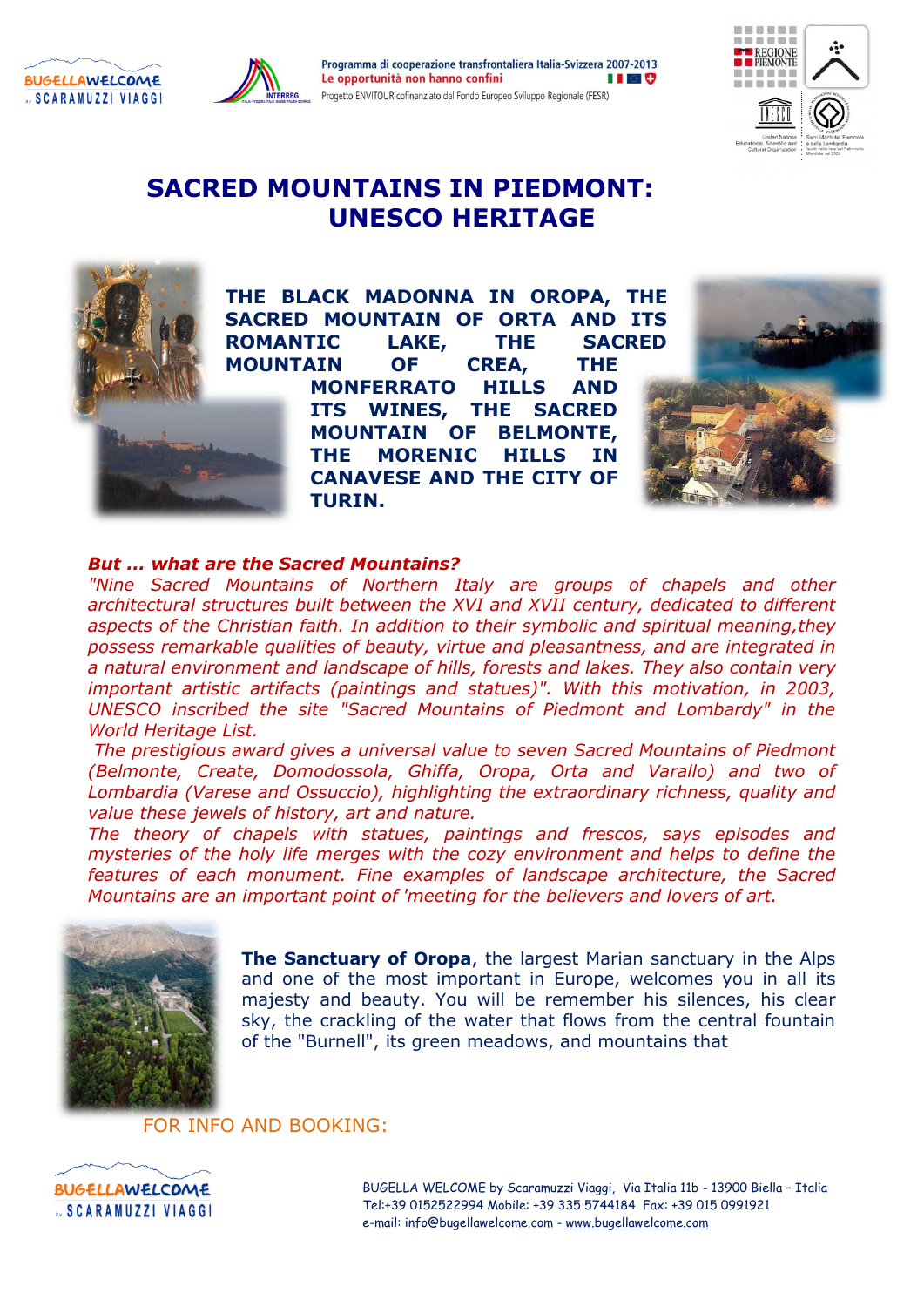



surround it like a warm embrace. Visit the shrine's complex, the Museum of Treasures and the Royal House, the collection of ex-votos, the Sacro Monte, the Observatory Meteorosismico and the Library. Biella is at his feet and give you the opportunity to discover other places and glimpses of this corner of Piedmont less known but full of treasures. Stroll the medieval town of Biella Piazzo, reached by a funicular, with the palaces of the families who have made the history of Italy, the Ferrero, the La Marmora. From here you can see and visit Biella, the world capital of wool and cashmere and home of brands such as Ermenegildo Zegna, Loro Piana, Cerruti, Piacenza ..





At the end the day, feel returning to the past by visiting the Ricetto,

medieval village among the most beautiful in Italy, walking in the evening in its cobbled streets, after a dinner at a local restaurant.

Relax and discover the most romantic Italian lake, **Orta lake**! Luxuriate in an atmosphere that combines the mysticism of the Sacro Monte, with its chapels and



gardens, and the romance of the Orta Lake.

Walking through the streets of Orta, Piazza Motta with the pier for the island, you will discover enchanting corners,

arches and narrow streets that lead into the lake, villas and palazzi.

And the island of San Giulio: the legend goes that this island, at 400 meters from the shore of Orta, was once a

rock inhabited by snakes and terrible monsters, when Saint Giulio set foot on it: walking the lake waters on his cloak and guided by his staff through the



storm, the Saint founded a church, where he was later to be buried, and transformed the island into the evangelization centre of the entire region. Of course you will reach the Island on comfortable boats, but the charm of the place is always the same.

Come and discover the treasures of the hills of Monferrato: the **Sacro Monte di Crea**, and, between beautiful landscapes, castles, ancient villages, unique artisans of gastronomy and restaurants, its fine wine, entrusted to his native grape varieties: Barbera, Grignolino, Freisa, Ruché, Malvasia di Casorzo.

And Casale Monferrato, the ancient capital of Monferrato, one of the most interesting art cities of Piedmont.

It has bee called "the baroque city" for many palaces and churches, with their fine interior, renovated in that architecture season, but Casale has attractions belonging to every age and every religion, as his Synagogue, built in 1595 inside the inner

Jewish city district and now Italian National Monument.

In contrast to the unadorned exterior, the interior of the synagogue is richly decorated with paintings and gilded stucco,

retaining the original baroque furniture.

Take advantage and also taste the typical cookies of Casale, the "krumiri" accompanied by local wines.

#### FOR INFO AND BOOKING:



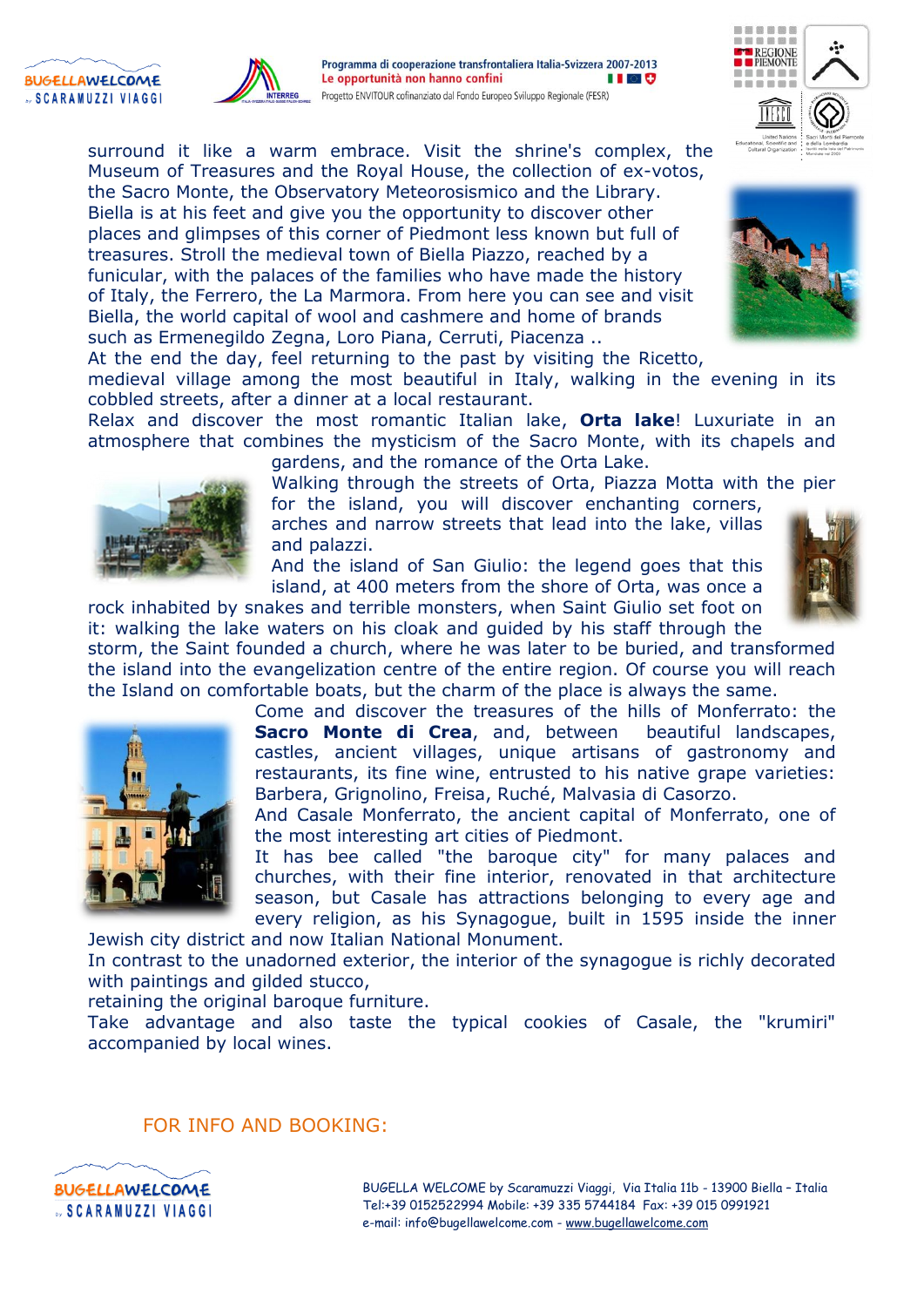





And all around, the charm of the ancient villages, the churches in the vineyards, the cellars and the infernot. To the west, the Valle Cerrina and Moncalvese, including wild woods and truffle fairs, to the east,

Valenza, world capital of the art of the goldsmith and jeweler, home of the Park of River Po, a secluded area where being in contact with the nature and the river.



Come and discover the treasures of another corner of Piedmont, the hills and mountains of Monferrato. The Sacro Monte di Belmonte, which, from its position, allows a magnificent view of the hills and surrounding mountains. And the Gran Paradiso, a sentinel of these places from its 4061 meters high.

And **Turin**: Italy's first capital, offers unparalleled views from the city streets and

boulevards porches, a balance between the Piedmontese Baroque splendor and rational Roman town planning. Torino seduces visitors with its noble and solemn spaces as Piazza Castello, while in its historic cafés and restaurants it proves to be queen of taste and conviviality: you can not then be groped



by the lively citizens rites: the appetizer and the rite of chocolate cup. And his Royal Residences in 1997 declared "World Heritage" by UNESCO.

# **PROGRAM:**

**Day 1:** Arrival and accommodation in double room at the Reception Office of the Sanctuary. Guided tour of the Sanctuary, of Sacro Monte, and the Chapels of the Cross. Dinner and overnight.

Day 2: After breakfast, transfer to Biella, guided tour of Biella Piazzo, the medieval part of the city, descent by cable car to Biella and guided tour of the city. Transfer for a guided visit to the Ricetto of Candelo. Dinner at a restaurant at the entrance of the village.

After lunch, transfer with your bus to Orta and guided tour of the Sacred Mountain and the Chapels of the Cross. Accommodation in a double room in one hotel of Orta San Giulio. Dinner at a restaurant with a lakeside terrace, reached by boat with a drink on board. Return to the hotel. Relax walking along the lake. Overnight.

**Day 3:** After breakfast, guided tour of the Island of San Giulio. Visit the Basilica with its carved pulpit and walk in his ways. Lunch at a restaurant on the island. Transfer with your bus to Crea and Walking tour of the Sacro Monte and its chapels. Tasting of local wines and rich taste of local cheeses and meats at a winery near the Sacro Monte.



Accommodation in double room at the Hospitality Center of Sacro Monte. Dinner and overnight.

### FOR INFO AND BOOKING:

**BUGELLAWELCOME** "SCARAMUZZI VIAGGI